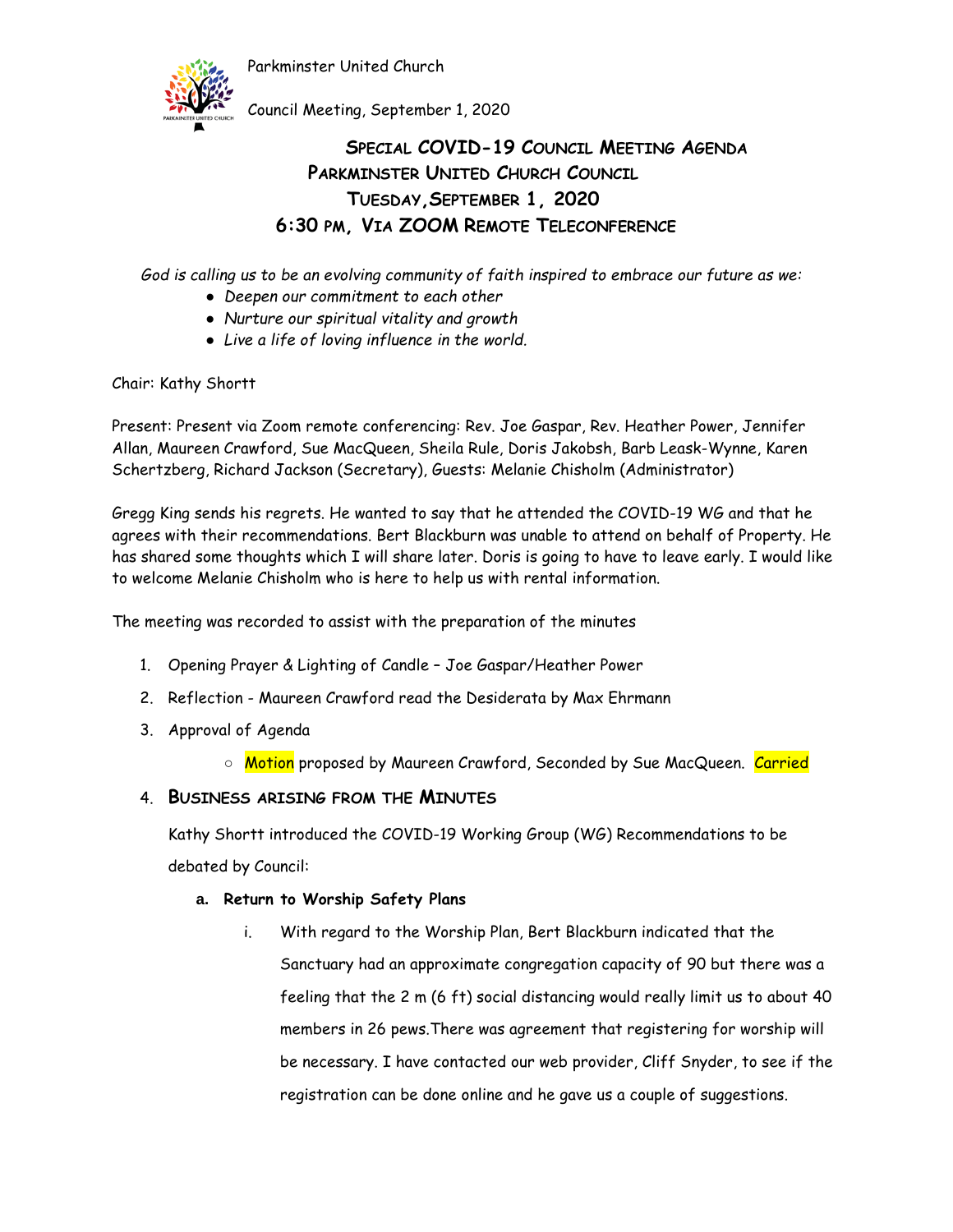

Council Meeting, September 1, 2020

Jennifer and I are looking into those possibilities and Melanie has offered to help with the registration in any way she can. The three of us will continue to work on a plan. The plan will ensure that the same members will not be present each Sunday and that some room will be kept for people showing up at the door. Jennifer Allan and Kathy Shortt have volunteered to be at an entrance table to ensure proper screening and contact tracing. If unable to attend, another member of Council or the COVID-19 WG would be asked.

- 1. Motion: Barb Leask-Wynne moved that Council approve the Return to In-Person In-Person Worship Safety Plan as per the recommendation by the COVID-19 WG and with the following amendments (1) we will bolden the mask information (requirement) and add it to the General Information section of the Plan and (2) the Plan will state "Masks must be worn while in the Building." Seconded by Jennifer Allan. Carried.
- ii. **Counter Procedure for Offerings (Safety) Plan** The COVID-19 Working Group recommended the following Counter Procedure for Offerings Plan to Council, which was adopted as the following motion:
	- 1. Motion: Sheila Rule moved that Council approve the Counter Safety Plan as per the recommendation by the COVID-19 WG. Seconded by Maureen Crawford. Carried
- iii. **Usher Safety Plan** The COVID-19 Working Group recommended the following Usher Plan to Council, which was adopted as the following motion:
	- 1. Motion: Barb Leask-Wynne moved that Council approve the Usher Safety Plan as per the recommendation by the COVID-19 WG. Seconded by Sue McQueen. Carried

## **b. Re-opening for Worship Services**

i. When considering a recommendation for re-opening Parkminster, the COVID-19 WG tried to assess what Parkminster would gain by re-opening for in-person worship services, the risks of re-opening to in-person worship services given the safety protocols we have put in place and finally whether the gains outweigh the risks and the efforts involved implementing our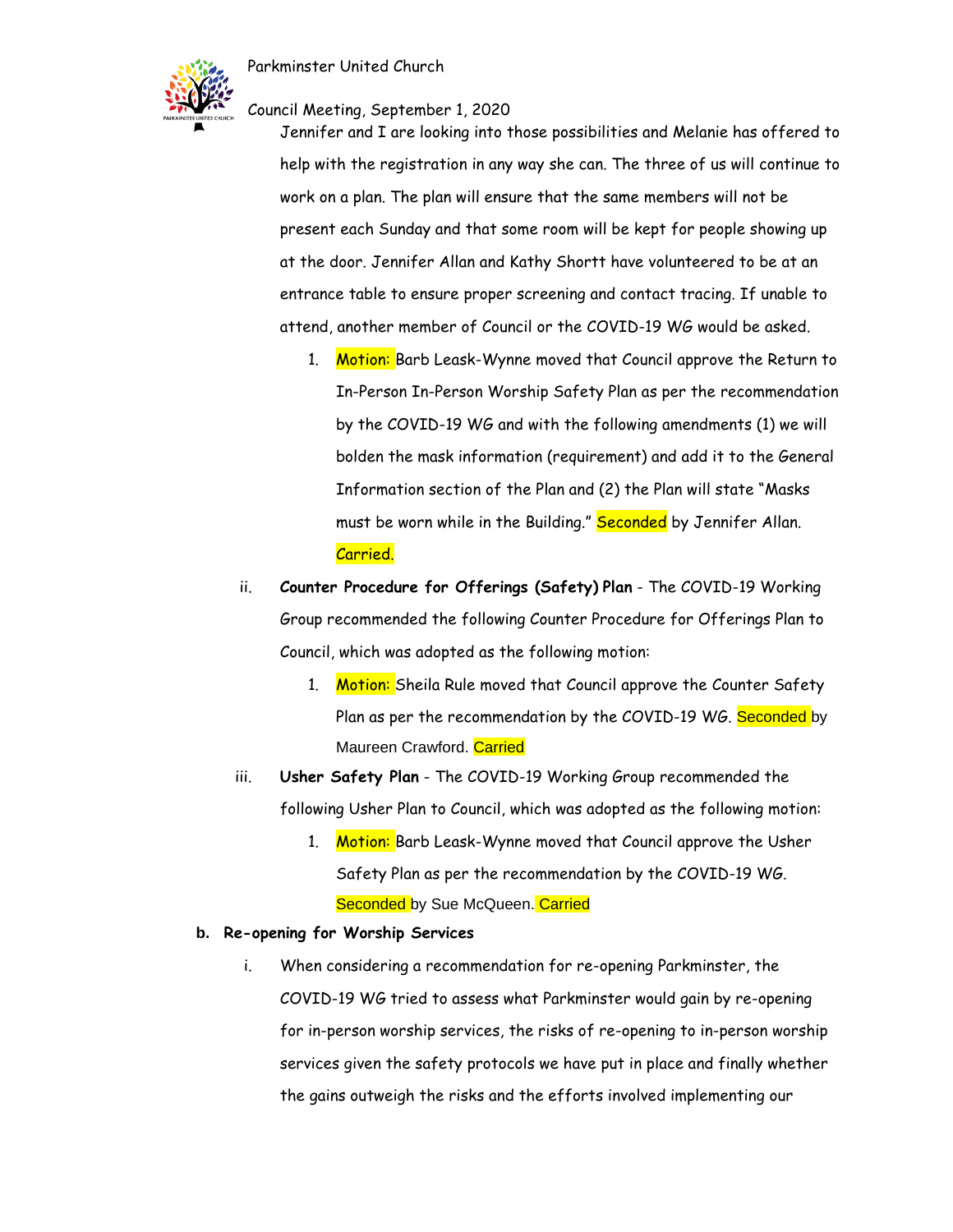

#### Council Meeting, September 1, 2020

safety protocols to ensure reduced risk. The COVID-19 WG decided on the recommendation not to re-open until at least November 22 because of the inherently social nature of in-person worship services, the prolonged exposure to participants attending events, the demographics of our communities of faith as higher risk, and the safety protocols required to ensure reduced risk.

- 1. I have received one email about our November 22 date…*"I wish instead of citing a specific date we could just say that we need to wait to see what happens with the virus in the Fall, after schools open, to then assess the best time to resume services. A November 22 date seems like a long way off, and I'm concerned about the changing lifestyle and the possibility of losing people....no longer the norm to attend church on Sunday morning."*
- 2. Re this comment, Joe Gaspar pointed out that the date was chosen to allow the potential upgrade of our audio-visual system to be completed and to be in time for Advent. It was also pointed out that by including a specific date we were following a protocol of full transparency. Following Heather Power's observations about the inclusion of pictures of the Parkminster sanctuary that might be included in the service, it was decided that Melanie Chisholm would add images of Parkminster to the Zoom presentations. Council decided that the date of November 22 would be indicated as 'tentative' because of the uncertainties with the possible reappearance of Covid-19 this autumn.
- 3. Action: Kathy Shortt is to follow-up on this email regarding the sacred sanctuary space.
- **4. Motion:** Given the inherently social nature of in-person worship services, the prolonged exposure to participants attending events, the demographics of our communities of faith as higher risk, and the safety protocols required to ensure reduced risk, Jennifer Allan moved that Parkminster Church stay closed to in-person worship services with a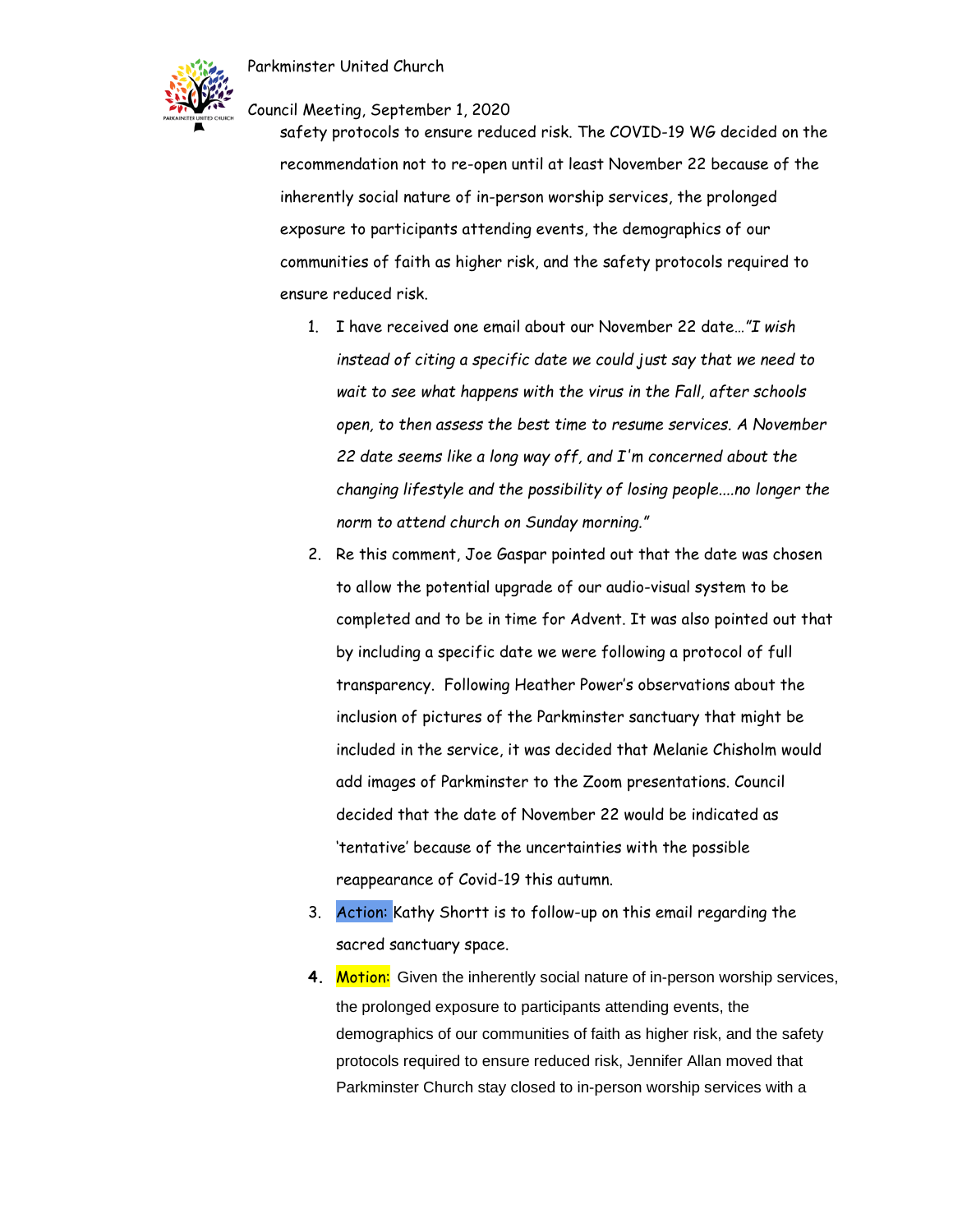

Council Meeting, September 1, 2020

tentative date of reopening after November 22 as per the recommendation by the COVID-19 WG and that we continue with on-line Zoom services and incorporate (photographic) elements of the sanctuary into the service. Seconded by Karen Schertzberg. Carried.

#### **c. Discussion on the Approval of Renter Safety Plans**

- i. The discussion concerning the return of the various groups that rent space from Parkminster (or, in some cases, obtain space gratis) concerned their safety plans as submitted to the Property Committee, their need for screening lists and contact tracing lists and their use of particular washrooms so that there would not be use of the same washroom by different groups on the same evening. It was duly noted that the Covid-19 WG had determined that (1) the Sustainable Market may enter the building and continue with their rental; (2) KW Karate may return in September; (3) the Scouts and Guides will stay outside for the foreseeable future; (4) all parents waiting to pick up their children must remain outside the Church and that Council must approve the protocols developed by each of these groups that they submit (to the Property Committee). The following discussions occurred concerning the various groups:
- ii. **KW Karate Club**: The COVID-19 WG recommended that Karate return in September based partly on Bert's advice that their leader runs a 'tight ship' and they have been operating safely outside during the summer months. Bert felt they would abide by the protocols and that they have a limited number of students.
	- 1. Safety Protocol Action Item: 'Jimmys' will be used to keep gym doors propped open, decide on which washrooms - upstairs or downstairs, list of high-touch surfaces to be sanitized, who supplies the wipes for sanitizing-Karate will need to provide these. Process for recording the negative response to the screening questions and a process for contact tracing. Public Health requires the name, phone number and email of people in the building. This information is kept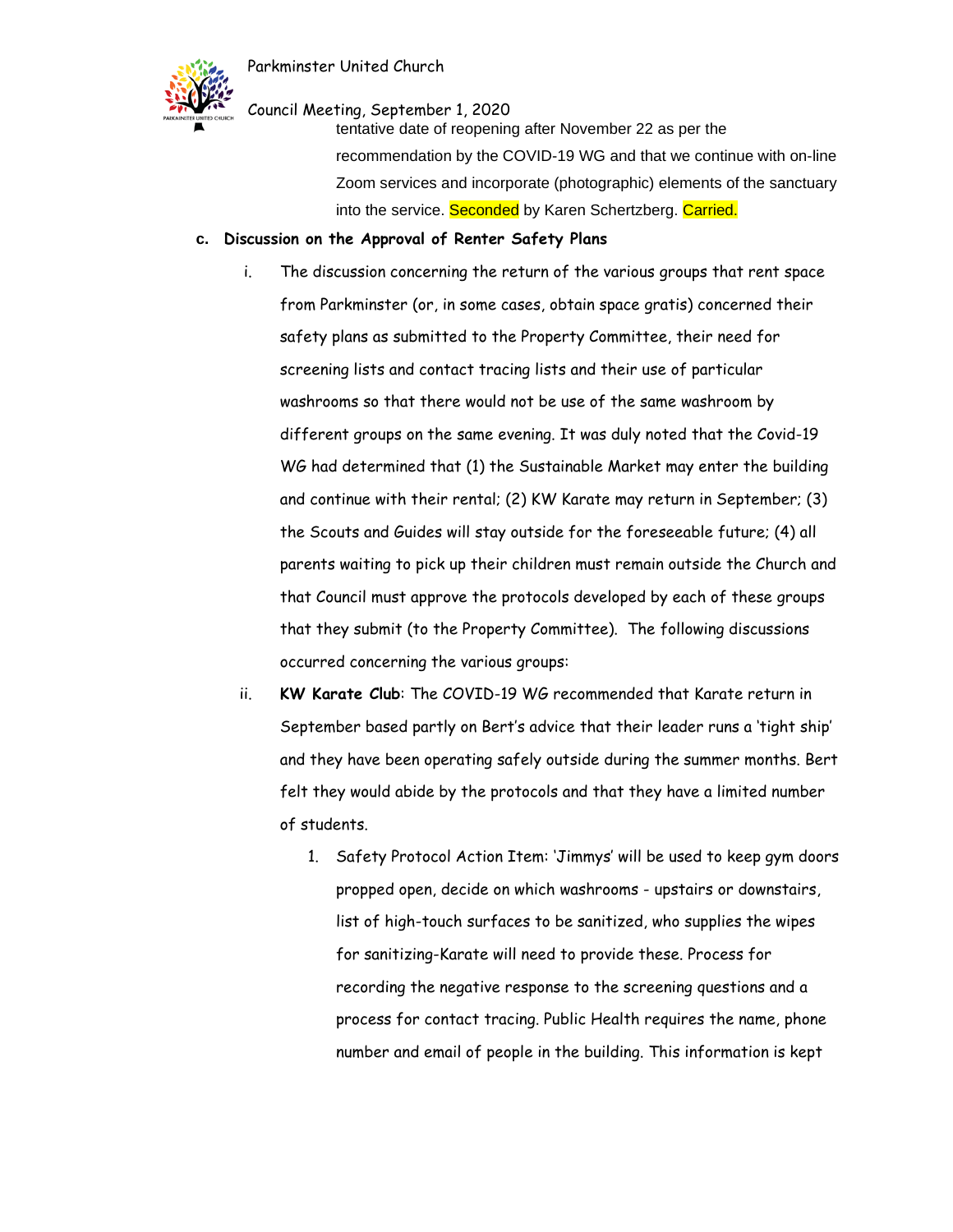

Council Meeting, September 1, 2020

for 30 days and if not needed, it will be shredded. Front doors will remain locked after entry.

2. Motion: Jennifer Allan moved the approval of the Safety Protocol for the KW Karate Club with the following additions: they must use the two washrooms outside the gym door closest to the front door, provide their own disinfectant wipes (i.e., approved by Property Committee), have processes for responding to the screening questions (with responses) and share the contact tracing information with the Church and that KW Karate Club return to their Parkminster rental in September. Seconded by Barb Leask-Wynne, Carried.

#### **iii. Girl Guides and Pathfinders**

The Waterloo Guides and Pathfinders are anticipating being outside for all of September and possibly October but they do want to access the washrooms with approved hygiene and safety protocols in place. They have submitted a Safety Plan and are willing to do anything else we ask to help with safety. Their safety plan appears acceptable. I would add that they are required to wear their masks during all Guide meetings, and that a process for contact tracing be included. Public Health requires the name, phone number and email of people in the building. This information is kept for 30 days and if not needed, it will be shredded. I would also suggest that a list of cleaning spots be included to help them. They should have no use of the water fountain; rather, they should each bring a water bottle. The front door will be locked after entry. Which washroom should they use?

- Action: The water fountain will be blocked off to prevent its use.
- Motion: Maureen Crawford moved that Council approves the Safety Plan of the Waterloo Guides and 8th Waterloo Pathfinders, provided that they meet the 30% room capacity limit, that they wear masks to, during and from their meeting and purchase cleaning (disinfectant) supplies as approved by the Property Committee and that contact tracing and screening information be collected and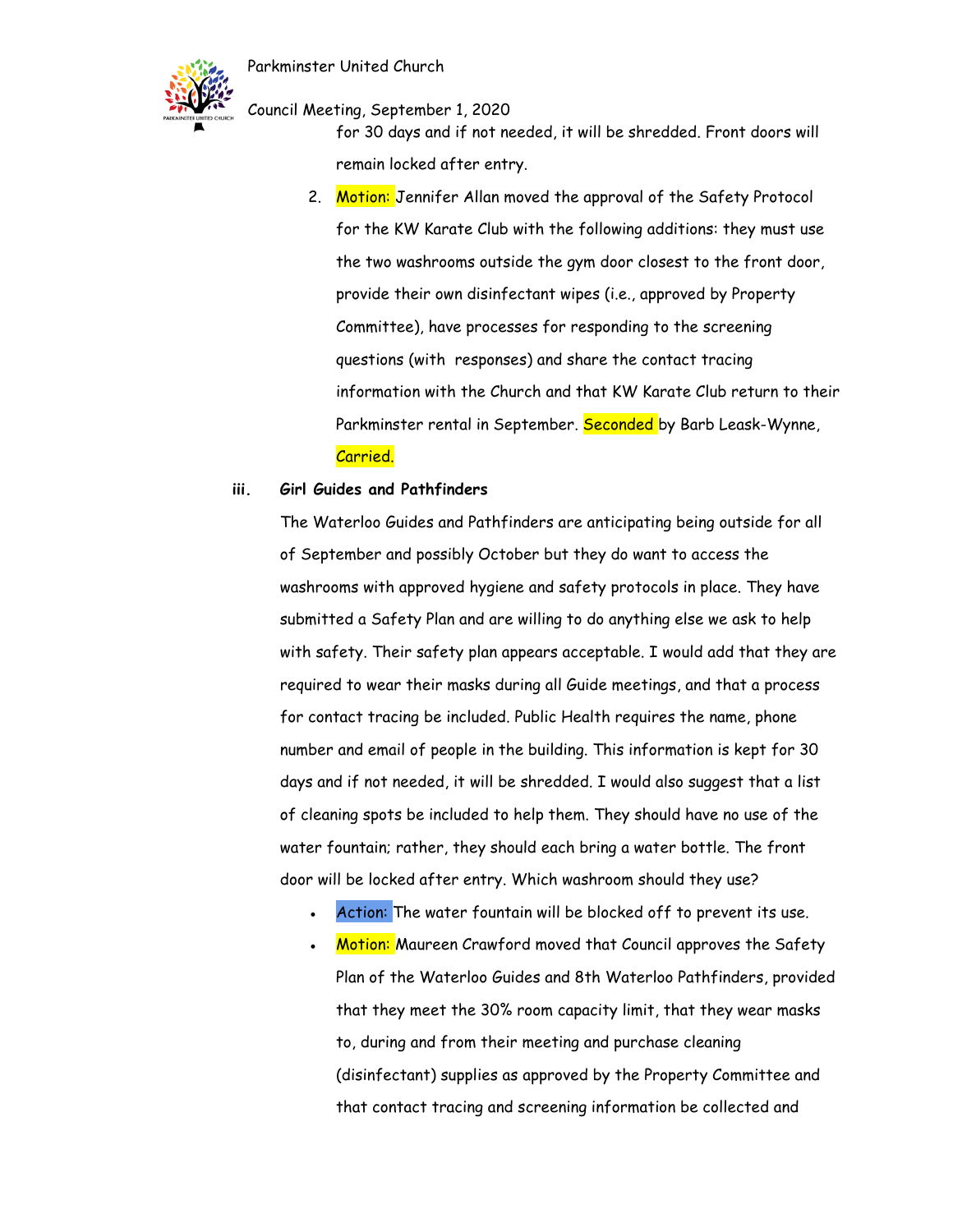

Council Meeting, September 1, 2020

shared with Parkminster, with the additions that they will use the basement washroom across from the nursery, that they will bring their own water bottles because the water fountain will blocked off, that the doors will be locked after entry and that they continue to meet outside for the foreseeable future with access to the washrooms. Seconded by Barb Leask-Wynn. Carried.

#### ■ **Scouts**

The Scouts have indicated that they will meet outside for the foreseeable future and may go indoors for washrooms, but have said they will discourage that. They have not, however, submitted a safety plan for using the washroom. The COVID-19 WG was not aware that the Scouts wanted to use the washrooms when they made the recommendation that the Scouts stay outside for the foreseeable future. Without a safety plan for using the washrooms, I don't see how we can grant permission to enter the church building. I am thinking we could share the Guide and Pathfinder Safety Plan with them as a template for their plan.

- 1. Action: The Scouts are to be provided with the Safety Plan of the Girl Guides
- 2. Motion: Karen Schertzberg moves that the Scouts will stay outside for the foreseeable future as per the recommendation of the COVID-19 WG with access to the basement washroom provided they submit a safety plan consistent with that of the Guides & Pathfinders to the Property Committee. Seconded by Barb Leask-Wynn. Carried**.**

#### **iv. The Sustainable Market**

The Sustainable Market has been operating outside the church building from a trailer. They intend to continue to operate outside the building because they are too big now to operate from the gym. However they have not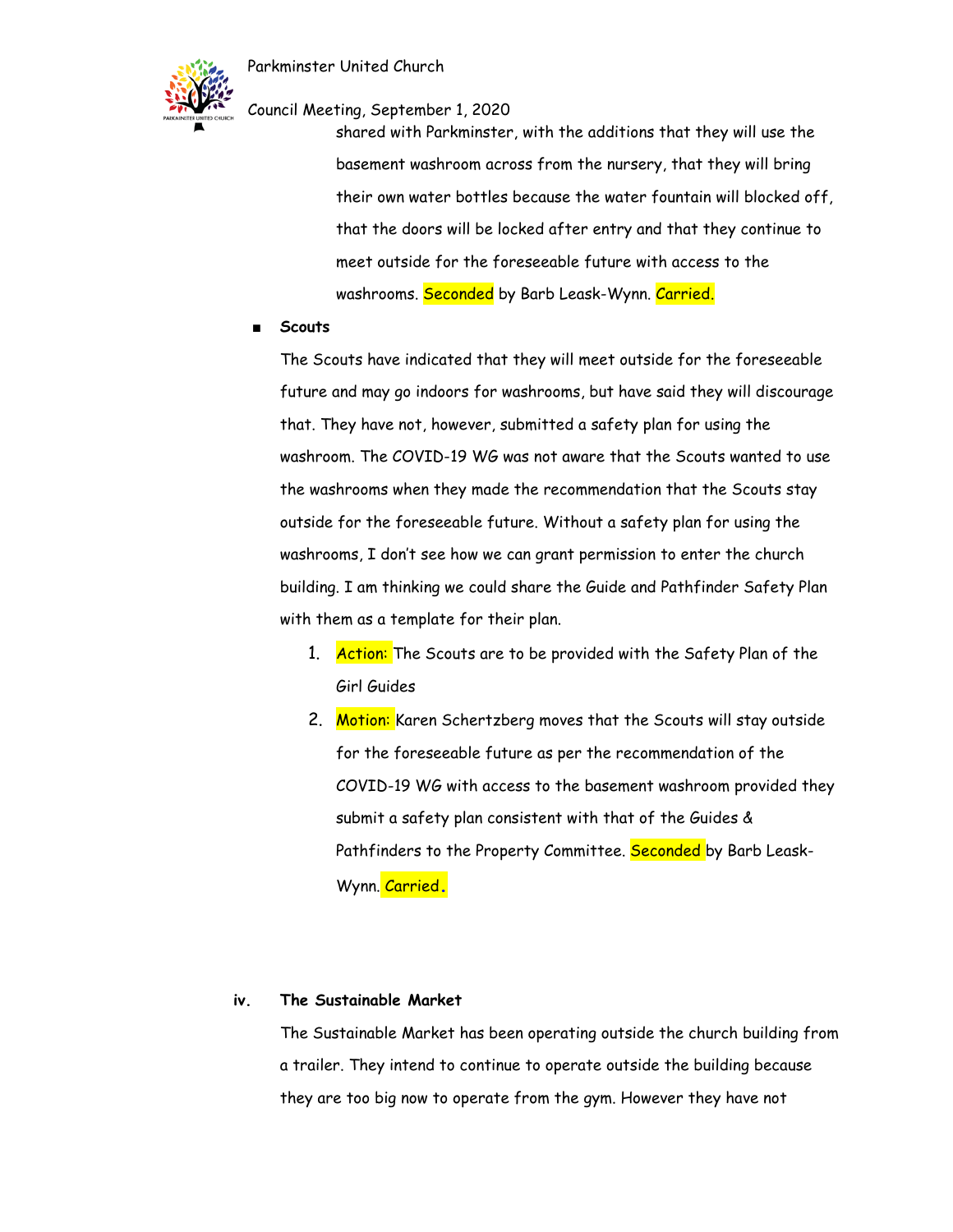

Council Meeting, September 1, 2020

responded to our email requests about washroom use or use of masks when inside and contact tracing protocol. One of their staffers was in the basement a couple of weeks ago- something about a fan- and some staffers have been seen eating on the bench inside. It appears that they need some guidance with regard to a Safety Plan for being inside the building. The COVID-19 WG recommended that The Sustainable Market may enter the building and continue with their rental but they were unaware that there was no safety plan in place for them entering the building. They don't seem up to making a safety plan so perhaps we should be presenting them with a safety plan to follow when entering the church. I don't mind writing that up and then we could approve it at our next meeting in two weeks, but in the meantime, they could be following the plan.

1. Motion: Jennifer Allan moved that the Sustainable Market continue with their rental as per the recommendation of the COVID-19 WG and that they enter the building following the Safety Plan protocols sent to them. Seconded Sheila Rule. Carried.

#### **v. Waterloo Region Down Syndrome Society Safety Plan**

At the time of our COVID-19 WG meeting this Waterloo Region Down Syndrome Society group was looking to return late fall or early January. As of August 24, they have determined that they have enough student interest to start up in October and are looking for a proposed start date of October 13. They have submitted a safety plan and a screening sheet. Concerns to be addressed: number of people who will be in attendance, is it 3 students, one instructor, 3 assistants (who will be a family member)? Who will be responsible for the cleaning? Allen Switzer only works Mondays and Tuesdays. They are there after the Karate which will negate Karate's cleaning protocol. They need a system for Contact Tracing. No parents (other than assistants) will be allowed inside the church or gym. Hand Sanitize hands upon entering church, when not wearing a mask (during eating), they will respect the two-meter social distancing protocols. No use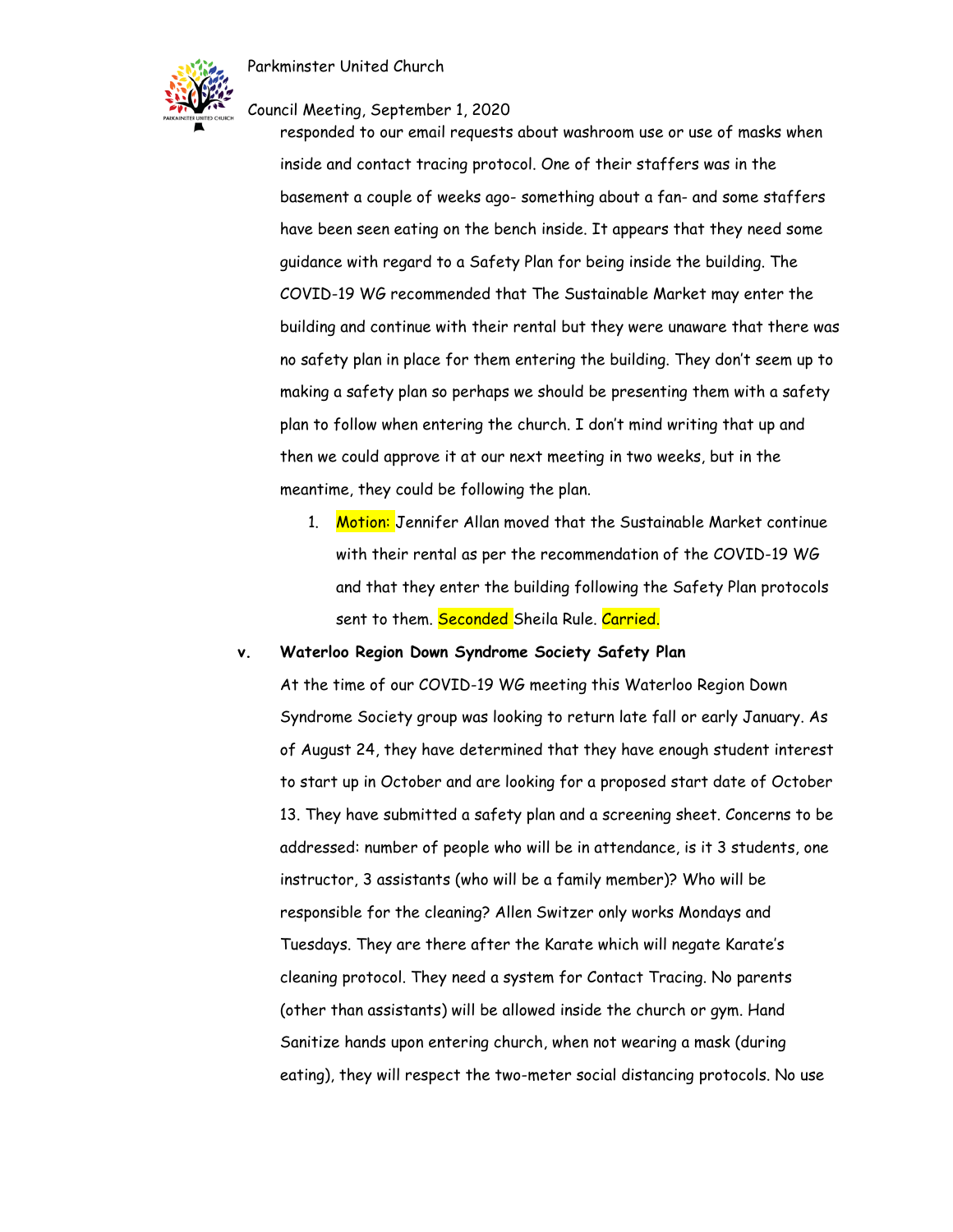

Council Meeting, September 1, 2020

of the water fountain - they must each bring a water bottle. Front doors will remain locked after entry.

- 1. Action: Kathy Shortt will work with the Property Committee to insure that all groups receive consistent safety protocols.
- 2. Motion: Jennifer Allan moved that the WRDSS (Downs Syndrome Society Cooking Classes) collect screening and contact tracing information and provide these to Parkminster, respect sanitation practices adopted by Parkminster, and the two-metre distancing protocol during eating, not use the water fountain nor the front door, and would use the two washrooms outside the gym closest to the kitchen. The leader will enter and exit through the front door, while the participants will enter and exit by the kitchen door. Seconded by Maureen Crawford. Carried

#### **vi. Stagecoach**

At our COVID-19 WG meeting it was decided to recommend that Stagecoach not return until October. This was in part decided because they are such a big group and use so much of the church space. However even though this was mentioned in the minutes it was not included in the official recommendation for renters. This was an oversight and actually was the recommendation of the COVID-19 WG. Stagecoach has submitted a safety plan which because of this oversight was not sent to you. They would like to return in October. I am wondering because you didn't receive the safety plan if we should defer this group until our meeting on September 15. This would still give them enough time to get everything in order if we decide to grant them permission to return in October.

- 1. Motion: Jennifer Allan moves that Stagecoach not return in September and that we reassess a return date and their safety plan at the Council meeting on September 15. <mark>Seconded</mark> by Sue McQueen. Carried.
- **d. Discussion on Re-opening of Church Office**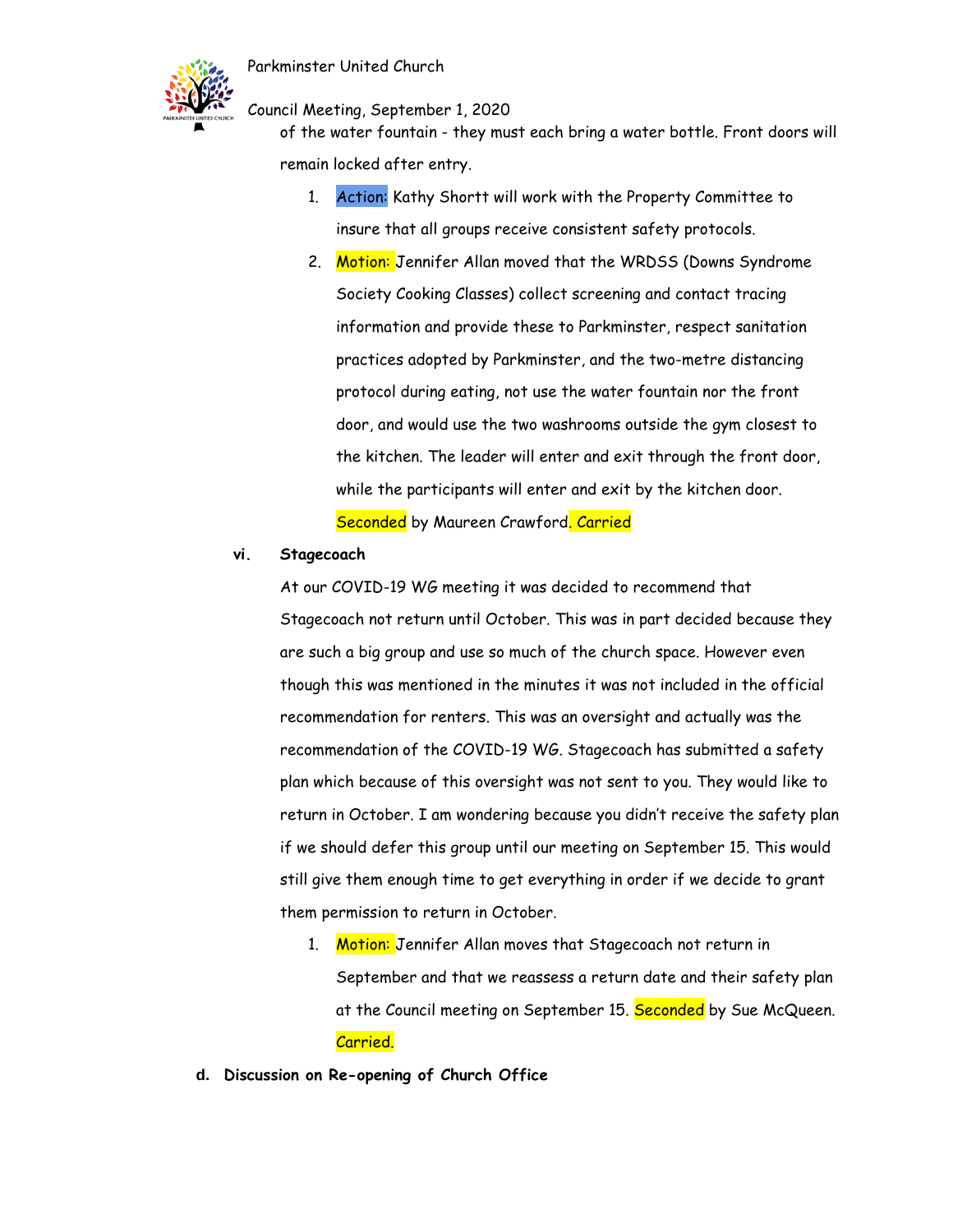

Council Meeting, September 1, 2020

- 1. Motion: Karen Schertzberg moved that Council approves the motion of the Covid 19 Working Group, which recommended that the Church Office shall remain closed until at least November 22. Seconded by Sheila Rule. Carried
- **e. Discussion on Re-opening of Church Building for Church Groups and Activities** This includes all social groups other than committees (Prayer Shawl group, Games Group, Moms and Tots Group, Gay Men's Group, Men's Breakfast Group, Euchre Group, etc.)
	- 1. Motion: Maureen Crawford moves that no social groups meet in the Church's facilities until after November 22 as per the recommendation of the COVID-19 WG. Seconded by Karen Schertzberg. Carried
- **f. Discussion on Re-opening of Church Building for Church Committees**

When I set about creating the Safety Plan for Committees it became clear that this was more complex than we had anticipated. Several points of concern came up: Do all committee chairs have keys? Do we want all committee chairs to have keys? Do all committee chairs have alarm training to disarm and reset the alarms as they come and go? Who will clean if the committees are meeting outside Allen's work hours? How will they get the lift key if they require the lift...we don't want people going in the photocopier room. I sent Bert Blackburn these questions, however he couldn't be here tonight, but he sent me this email:"*My initial thoughts are, With all the challenges why bother. Committees can meet by Zoom where nobody needs to worry about extra work or health concerns. I don't see a lot of benefit to having in person meetings. Work parties are different but just discussions can take place easily without going to the church. Others may see it differently. Keys are always a challenge with them being*  lost. Bud is constantly hunting them down. That being said. Keys can be issued if *committees are keen to get back in. The lift key is not a big deal as long as they are not left in the doors. Members who have mobility issues can be issued a lift key as it stands then they don't have to be worried about making arrangements with a committee chair etc. We can arrange whatever you wish."*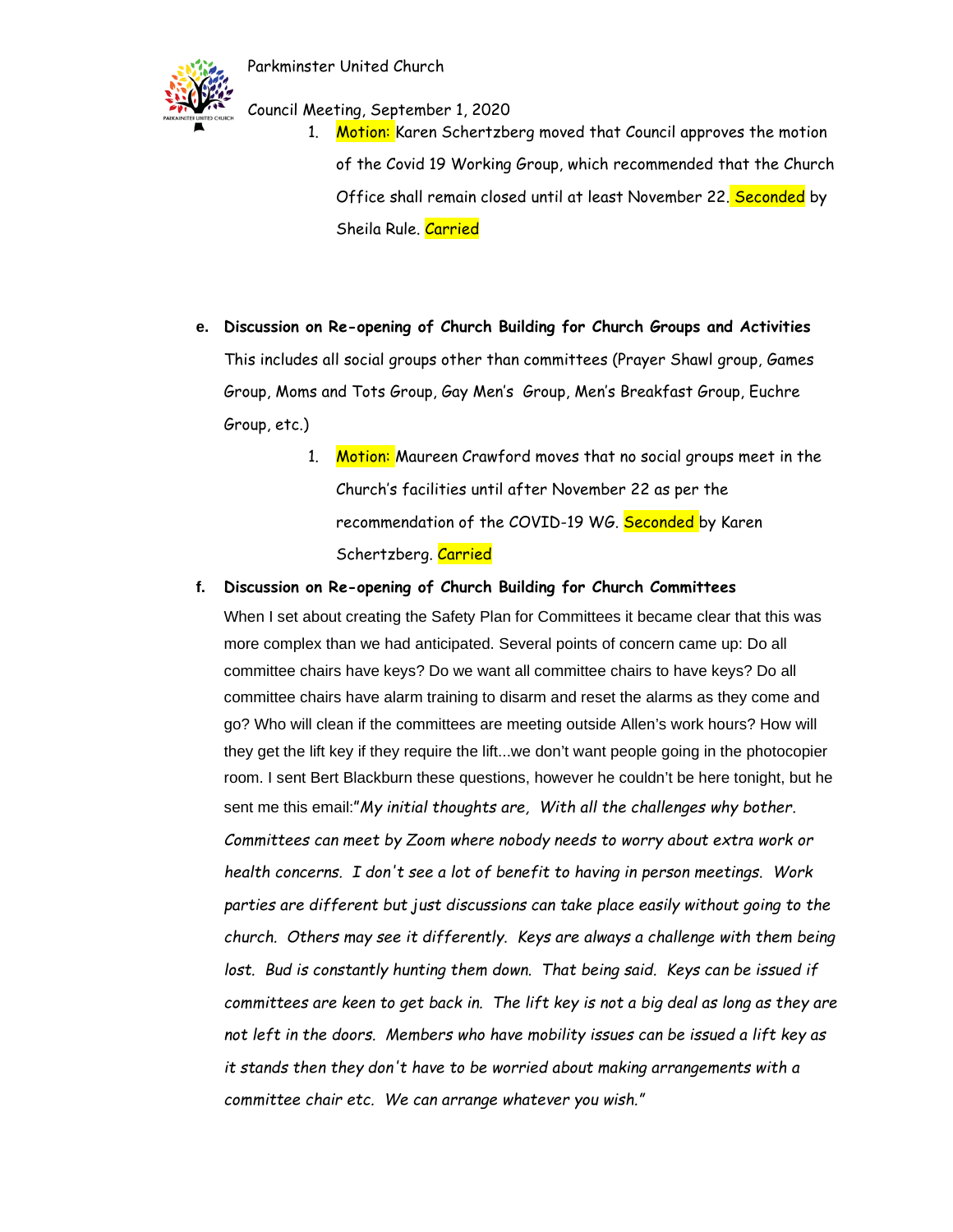

Council Meeting, September 1, 2020

• Motion: Sue McQueen moved that no committee meet in the Church's facilities until after November 22 as per the recommendation of the COVID-19 WG and that committees may meet via Zoom remote conferencing and that the Church's Zoom account be made available to them. Seconded by Karen Schertzberg. Carried.

## **g. Approval of the Bell Choir Safety Plan**

 Neil had sent an email changing the double classroom to the Sanctuary and somehow I missed that information before the COVID-19 WG meeting. I apologize for that.

 As you can see from the Safety Plan they want the Sanctuary which will actually give them more space for social distancing. I have been working with them on a safety plan and I think they have done a great job. The only item not addressed is the cleaning as the Bell Choir meets on Wednesdays and Allen Switzer only works Monday and Tuesday. Should we add the cleaning of high-touch surfaces after their practice and provide a list?

> Motion: Sue McQueen moved that Council approve the return of the Bell Choir to practice using the sanctuary as per their safety plan with the addition of a cleaning protocol and using the upper-hall washroom as per the Covid-19 WG recommendations. Seconded by Jennifer Allan. Carried.

# 5. **NEW BUSINESS**

**a.** Statement of Solidarity Introduction by Doris Jakobsh is deferred to next meeting

Closing Prayer by Heather Power

NEXT MEETING: **SEPTEMBER 15**, 2020 at 6:30 p.m.